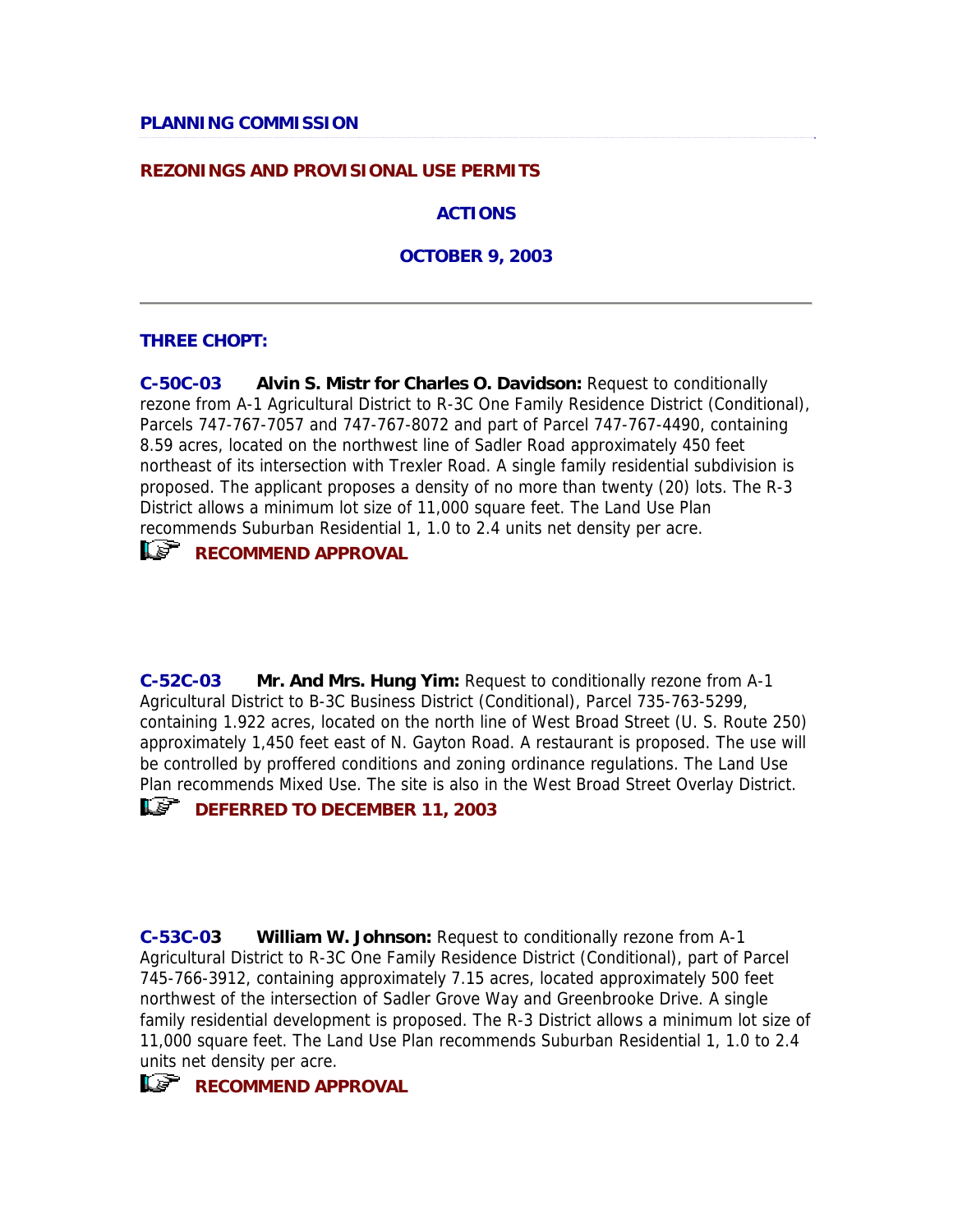# TUCKAHOE:

#### **Deferred from the September 11, 2003 Meeting:**

**C-43C-03 Melvin Spain for Chuck Lessin:** Request to conditionally rezone from R-0 One Family Residence District to R-1C One Family Residence District (Conditional), Parcel 742-738-9442, containing 3.0 acres, located on the west line of N. Gaskins Road approximately 996 feet north of River Road. A single family residential subdivision is proposed. The applicant proffers the density shall not exceed a maximum of four (4) lots. The R-1 District allows a minimum lot size of 25,000 square feet. The Land Use Plan recommends Rural Residential, not exceeding 1.0 unit per acre.

# *K*<sup>*wITHDRAWN</sup>*

**C-54C-03 Youngblood Properties, LLC:** Request to amend proffered conditions accepted with rezoning case C-73C-01, on Parcel 741-747-4267, containing approximately 0.54 acre, located at the southwest intersection of Pump Road and Falconbridge Drive. The amendment would reduce the width of the landscape buffer from 25 feet to a minimum of 17 feet. The existing zoning is R-2AC One Family Residence District (Conditional). The Land Use Plan recommends Suburban Residential 1, 1.0 to 2.4 units net density per acre.

**RECOMMEND APPROVAL** 

## FAIRFIELD:

## **Deferred from the September 11, 2003 Meeting:**

**C-38C-03 Andrew M. Condlin for Park Central Associates, L. C.:** Request to amend proffered conditions accepted with Rezoning Case C-8C-95, on Parcels 790-759- 6085 and 789-759-9448, containing 14.003 acres, located at the northeast intersection of E. Parham Road and Park Central Drive (Park Central Business Park). The applicant proposes to reduce the Parham Road buffer from 125' to 75'. The existing zoning is O-2C Office District (Conditional). The Land Use Plan recommends Office.



## **Deferred from the September 11, 2003 Meeting:**

**C-39C-03 Andrew M. Condlin for Windsor Business Park, LLC:** Request to amend proffered conditions accepted with rezoning case C-90C-97, on Parcels 791-760- 1417, 791-760-7833, 792-760-2349 and 792-760-3482, containing 18.877 acres, located on the north line of E. Parham Road at Magellan Parkway (Windsor Business Park). The applicant proposes to reduce the Parham Road buffer from 125' to 75'. The existing zoning is O-2C Office District (Conditional) and M-1C Light Industrial District (Conditional). The Land Use Plan recommends Office and Office/Service.